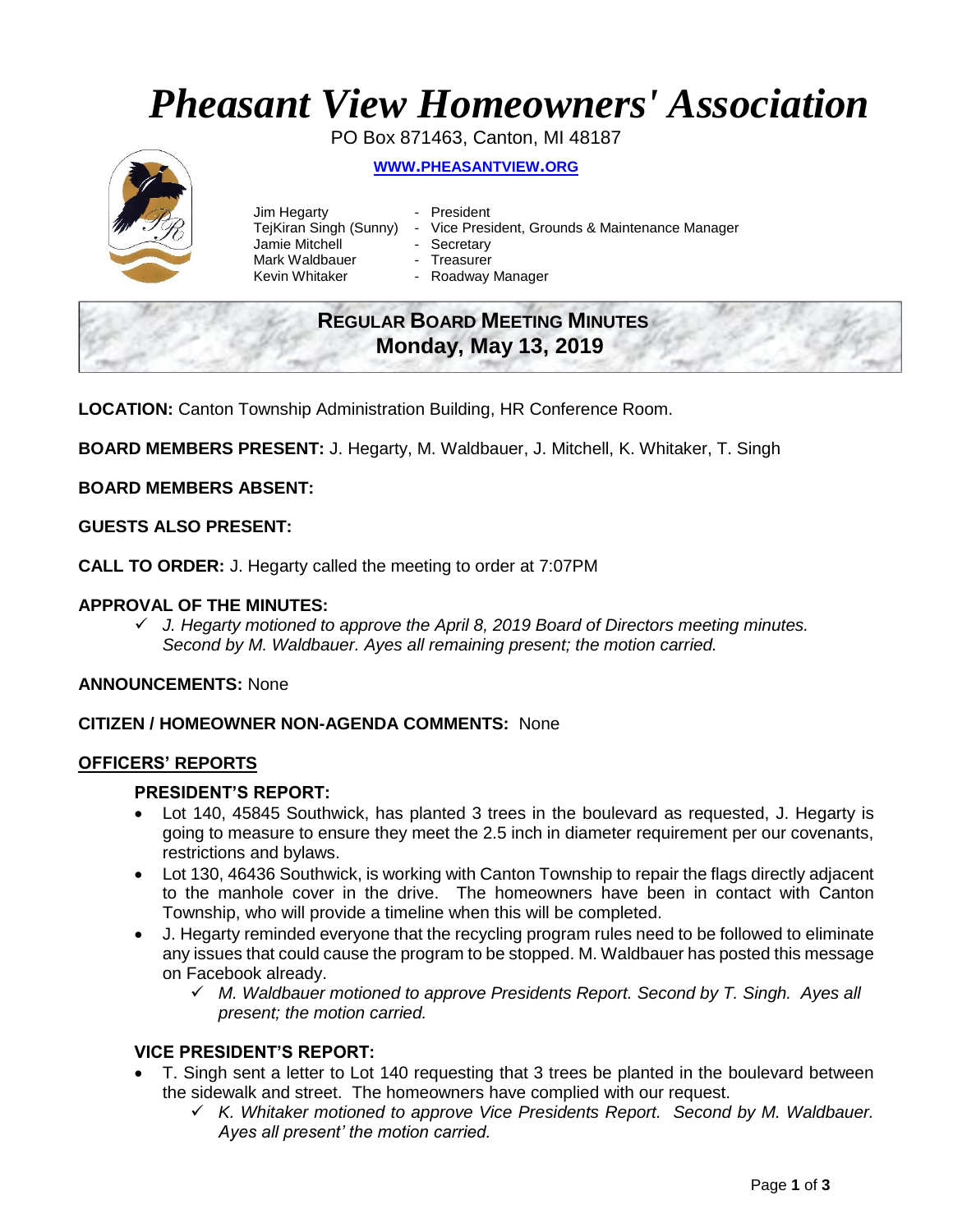## **SECRETARY'S REPORT:**

• No report

## **TREASURER'S REPORT:**

- The board received and reviewed the Treasurer's financial report which was sent via email by M. Waldbauer on May 4, 2019. There were no questions or issues.
- Discussion continued regarding Lot 25. M. Waldbauer shared that the State of Michigan allows evicted homeowners 120 days for redemption. Mr. Howard has until May  $17<sup>th</sup>$  to redeem his property. We have the contact information for the current bank title holder should the property be totally foreclosed.
- M. Waldbauer will be tracking the non-annual fees for budgeting now that we have a better idea of when items renew. QuickBooks mandates a three-year (3) upgrade for security reasons; our domain of "Pheasantview.org" renews every two (2) years; and currently our web hosting renews annually. This means we need to budget for all three to coincide every six years.
	- ✓ *J. Hegarty motioned to approve the Treasurer's financial report. Second by T. Singh. Ayes all board members present; the motion carried.*

## **DIRECTOR and COMMITTEE REPORTS**

## **ROADWAY MANAGER'S REPORT**:

- K. Whitaker was unable to attend the PRRMA meeting in April, he will provide an update after the next meeting.
- K. Whitaker reached out to Oakley to ask about the fertilizer which should be applied to the culde-sacs and the entrances. Oakley subcontracts that out to Tru Green – they will be out the week of 5-13-19 to fertilize.
- K. Whitaker has also asked that Oakley give us a quote to finish the mulch project. The board decreased the amount of mulch we ordered from the recommended 40 yards to 30 yards which was not enough to finish the project. 30 Yards is more than we normally purchase annually. More to come on this in the coming weeks.

## **ARCHITECTURAL REVIEW COMMITTEE (ARC):**

- Deck replacement for Lot 109, 1801 Stonebridge Way Court was approved.
- Landscaping improvements for Lot 100, 1909 Stonebridge was approved.
- Exterior painting for Lot 57, 2149 Stonebridge Way was approved based on a color sample provided with application, however the paint color appears different now that it is on the home.
- Landscaping improvements for Lot 159, 1508 Crowndale Lane was approved.
- Request to install an in-ground pool with a 4 ft Aluminum fence powder coated around the whole pool for Lot 53, 46140 Windridge Lane was approved.
- Landscaping improvements for Lot 74, 1934 Stonebridge Way was approved.

## **SUBDIVISION COMMUNICATION COORDINATOR'S REPORT:**

- The Domain "Pheasantview.org" will expire June 7, 2019. The cost for a two-year renewal (2 yr.) is \$40.34. This item was approved at the annual meeting.
- Our web hosting expired on May 10, 2019. The web hosting for one-year (1 yr.) is \$132.00. The association approved the move from Go Daddy to WIX at the annual meeting.